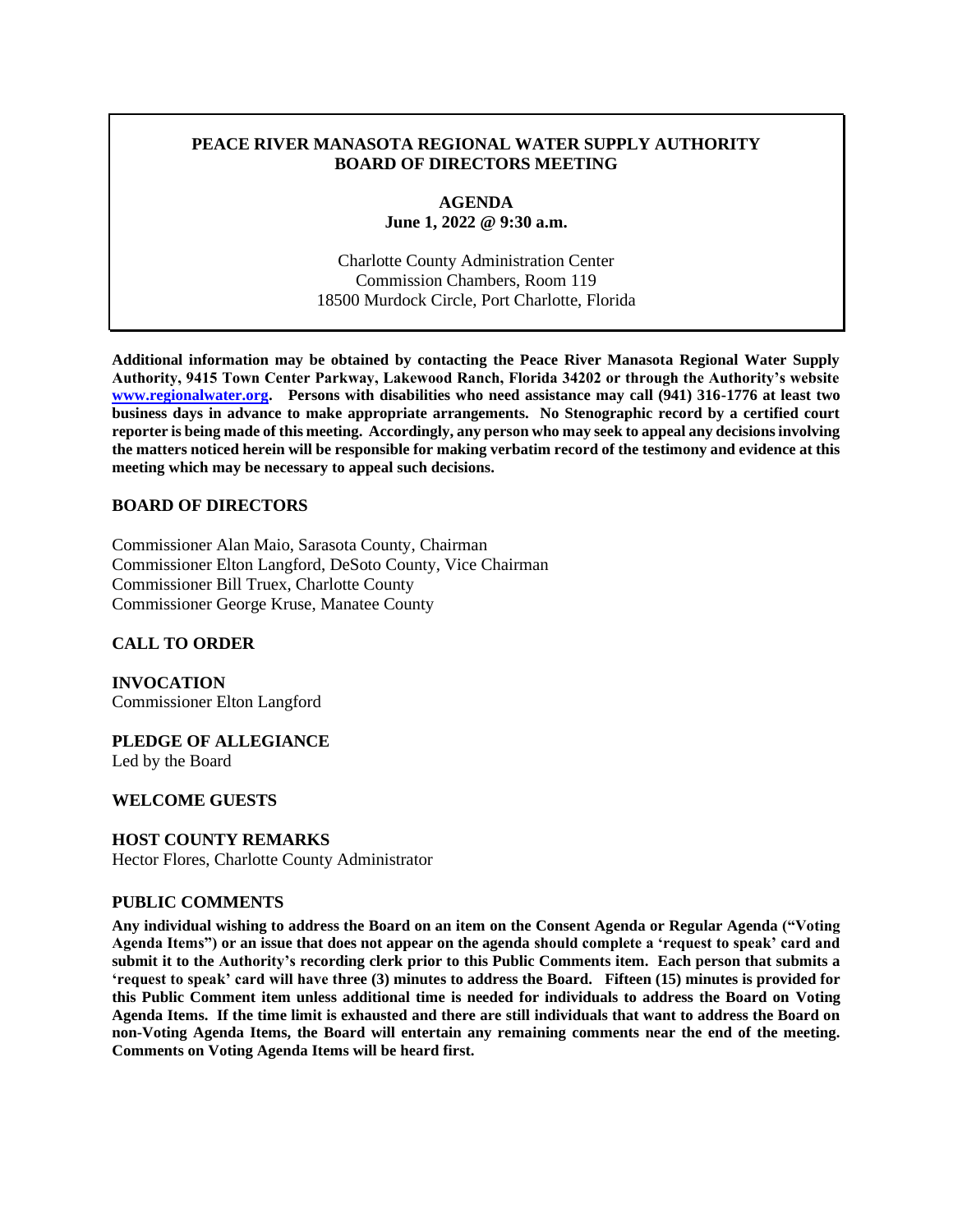### **CONSENT AGENDA**

- 1. Minutes of April 6, 2022 Board of Directors Meeting
- 2. Set a Public Hearing for FY 2023 Budget for August 3, 2022
- 3. Receive and File Authority Financial Reports:
	- a. Mid-Year Financial Report for FY 2022
	- b. Semi-Annual Investment Report for March 31, 2022
- 4. Award Sludge Hauling Contract to DM Construction
- 5. Ratify Execution of Water Treatment Chemical Contract (Aqua Ammonia) with Tanner Industries
- 6. Award Belt Filter Press Rehabilitation Contract

# **REGULAR AGENDA**

- 1. Water Supply Conditions
- 2. Strategic Plan Update
- 3. 5 -Year Capital Improvements Plan & 20-Year Capital Needs Assessment for 2023 to 2042
- 4. Water Treatment Facility Expansion Alternatives
- 5. Owner's Agent Selection and Professional Services Contract
- 6. Staff Presentation on Progressive Design Build Process

# **GENERAL COUNSEL'S REPORT**

# **EXECUTIVE DIRECTOR'S REPORT**

#### **ROUTINE STATUS REPORTS**

- 1. Hydrologic Conditions Report
- 2. Check Registers for March and April 2022
- 3. Peace River Regional Reservoir No. 3 Project (PR<sup>3</sup>) Preliminary Design
- 4. Peace River Regional Reservoir No. 3 (PR3) Preliminary Engineering and Third-Party Review
- 5. Regional Integrated Loop System Phase 2B & 2C Project
- 6. Regional Integrated Loop System Phase 3C Project
- 7. DeSoto Booster Pumping Station Project
- 8. Partially Treated Water Aquifer Storage and Recovery Project
- 9. Peace River Basin Report

# **BOARD MEMBER COMMENTS**

#### **PUBLIC COMMENTS** *(if necessary)*

**Individuals who previously submitted a 'request to speak' card to the Authority's recording clerk and there was inadequate time during the initial Public Comments item for them to speak on non-Voting Agenda Items, will be given three (3) minutes per person to speak on such item.**